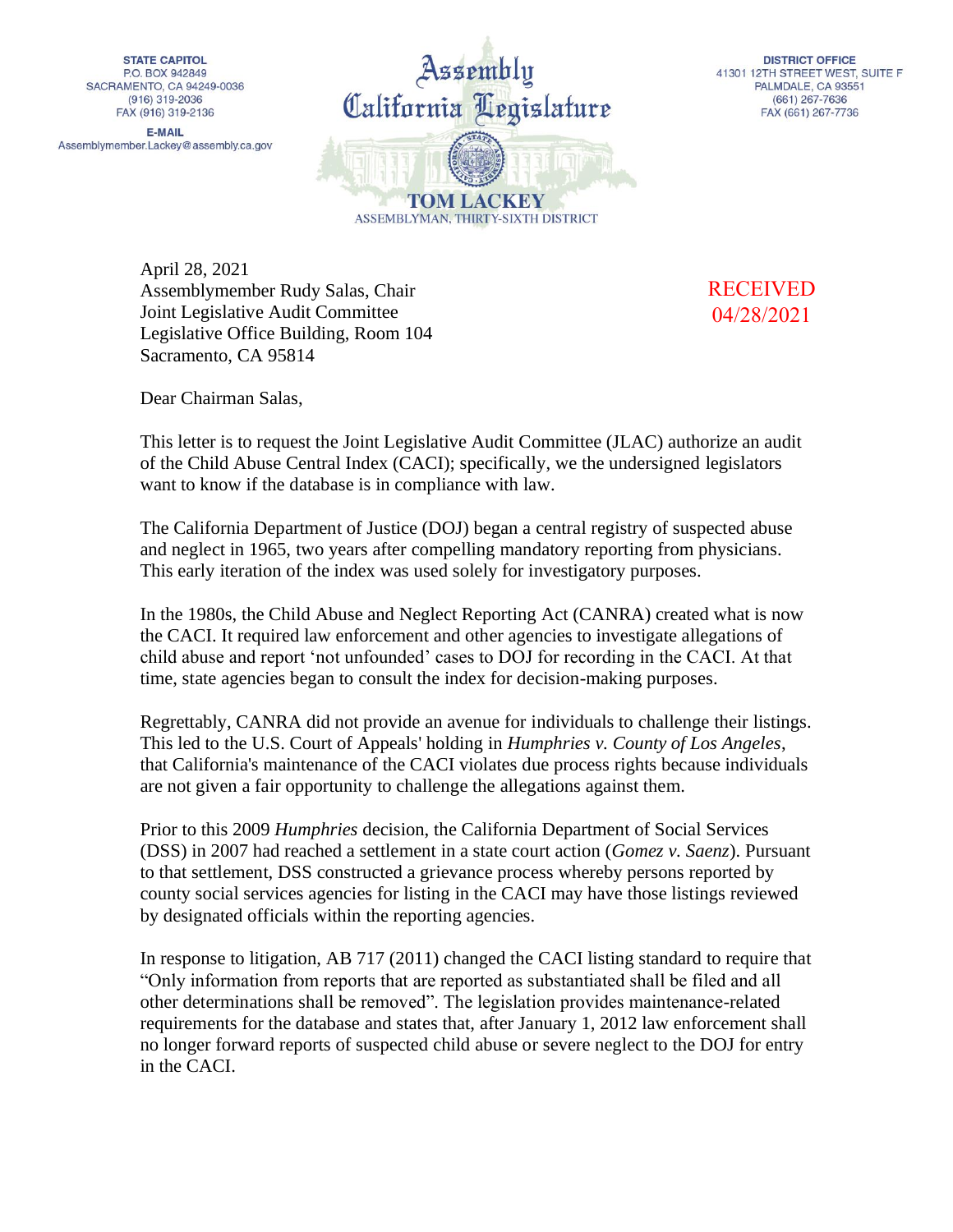While there have been periodic inquiries into the CACI, we do not have a holistic view of how the index has been managed after 2012. We know from previous reviews that inaccurate and incomplete information hinders investigations.

The utility of this database is largely contingent on the integrity of its information. It is of the utmost importance that personnel making decisions that will affect the permanence of families are equipped with accurate and up-to-date information.

I respectfully ask that JLAC approve this request to include the following determinations:

- 1. How many records are currently maintained in the CACI? Please categorize this information detailing submissions temporally: how many records were received prior to  $01/01/1998$ ,  $01/01/2005$  and  $01/01/2012$ ; we would also like to see their geographic origin detailing the number of records maintained from each individual county.
- 2. How many individuals are currently listed in the CACI as "suspects", "victims" and "others"? Please apply the same temporal considerations for submissions.
- 3. How many existing CACI records are based on information submitted on any reporting form that DOJ issued prior to January 1, 2005?
- 4. How many existing CACI records are based on reports marked "substantiated" that were submitted to DOJ at any time from January 1991 through December 2004? This determination should specify the number, total percentage of both victims and suspects.
- 5. What are the separate demographic breakdowns of individuals listed as "suspects" and "victims" on the CACI, by age, race, and gender?
- 6. What is the percentage breakdown of records in the CACI by types of alleged abuse or neglect?
- 7. Are there reports in CACI not deemed 'substantiated' older than 10 years, if no subsequent report concerning the suspected child abuser has been made within the same 10-year span?
- 8. Are there reports in CACI that remain even though the removal request was granted by the submitting agency?
- 9. Are there individuals listed in the CACI who have reached 100 years of age?
- 10. Are there reports maintained marked "abuse suspected"? If so, how many reports and individuals are associated with this designation?
- 11. Is the database a credible tool for investigatory purposes? It would be appreciated if this determination includes analysis of the credibility and completeness of agency reports.
- 12. Are there legislative suggestions for constitutional compliance in the grievance process?
- 13. What actions has DOJ completed to comply with the CANRA mandate to remove reports below the substantiated standard?

It is critical that we protect innocent children. Especially, during this unprecedented time when children are distanced from those who safeguard their protection. This audit will ensure that decision-makers are working with reliable information while making assessments of safety and security.